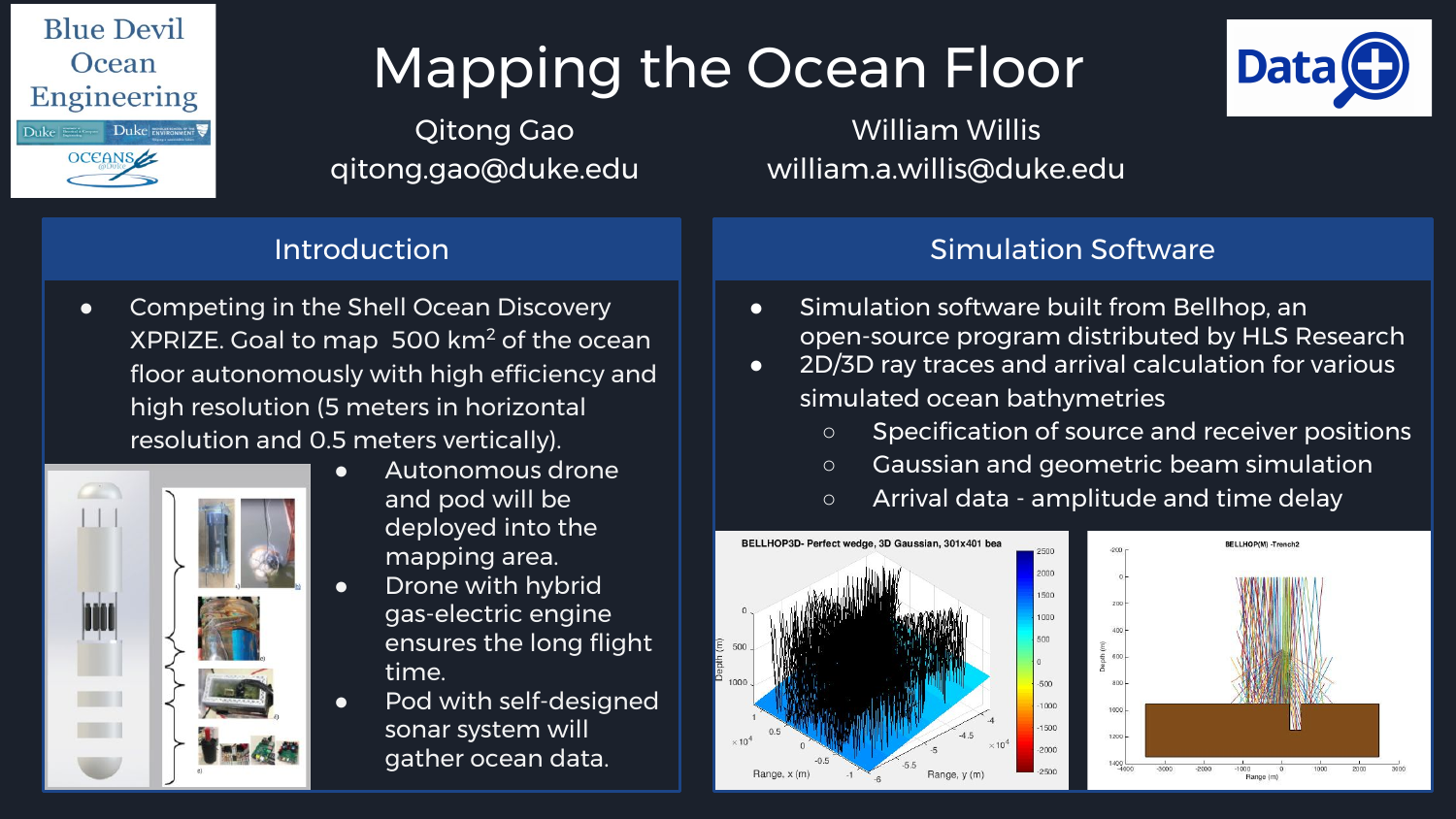## Approach A - Synthetic Aperture Sonar (SAS)

- Creates a synthetic aperture, equivalent to an extremely long receiver antenna
- **•** Sonar source and receiver array move along a near linear path, emitting pulses at selected intervals. Typically horizontal path and 2D images.
- SAS was first developed based on existing methods for Synthetic Aperture Radar (SAR)
- Generally uses a horizontal path to produce a two-dimensional image of the sea floor
- With precise enough location information, can produce extremely high-resolution images

## **Overview of SAS** Methods and Goals

- Relies on Fourier transform of reflected signal *s(t,u)*, where t is time and u is synthetic aperture position, to frequency domain *S(*⍵*,k)*. Currently based on SAR code by Mehrdad Soumekh.
- Pod design uses a vertical SAS path, imaging ocean floor points as 2D, vertical slices.
- Requires directional information for sonar echos. Can be obtained using spatial frequency information or image coregistration between two receivers. Plans to limit source directionality also.